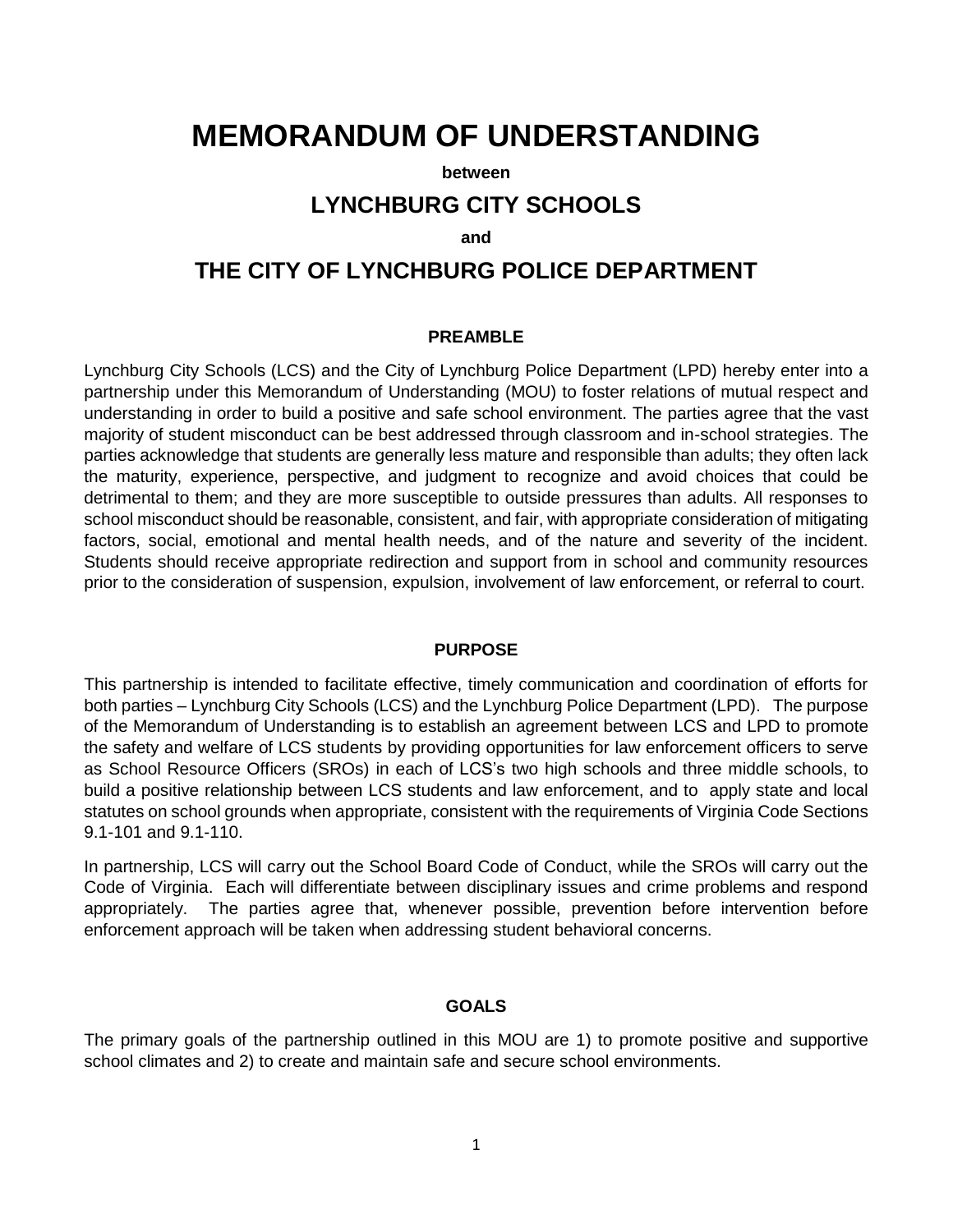To promote positive and supportive school climates, the partnership will collaborate to increase lawrelated education, expand school safety and crime prevention efforts, reduce conflict, and support effective interventions for students.

To create and maintain safe and secure school environments, the partnership will collaborate to prevent and reduce crime, violence, victimization, and fear in and around schools, and minimize student involvement with the juvenile and criminal justice systems.

#### **EVALUATION OF THE SCHOOL-LAW ENFORCEMENT PARTNERSHIP**

Measurable objectives of the MOU will be developed jointly using school discipline, crime, and violence data, school climate survey data, and other data deemed to be relevant. Progress towards achieving objectives shall be jointly reviewed at least annually by LCS and LPD designees and shared with the public.

## **ROLES AND RESPONSIBILITIES OF PARTNER ORGANIZATIONS**

### **I. POLICE DEPARTMENT RESPONSIBILITIES**

LPD will designate a direct point of contact between LPD and LCS. The point of contact will address any operational and administrative issues and will serve as a consultant for school safety and security issues including assessments and critical incident response planning. The designee will maintain a working knowledge of school rules, regulations, and laws regarding student safety and conduct. The designee will establish and maintain effective relationships with school personnel at the division and school levels. In developing and implementing law enforcement policies and practices that directly affect schools, LPD will consult with and take into consideration the views of school officials and the school community.

**A**. **Assignment, Reassignment, Removal and Absence.** Selection, assignment, scheduling, training, supervision, and evaluation of SROs will be the responsibility of LPD. However, each of these actions will be conducted through a collaborative process between LPD and LCS administration and will take into account the input of school personnel and identified needs and conditions of schools. SROs will be assigned, on a full-time basis, to all LCS high schools and middle schools during the school year and for all additional days and all hours in which school is in session. The SRO shall remain at all times under the control, through the chain of command, of the LPD.

While LPD is committed to the full-time assignment of SROs to all LCS high schools and middles schools, unusual circumstances, conditions, or incidents may require the reassignment of those officers to other duties for brief or extended periods of time. Should such reassignment be required, LPD shall notify the principal(s) of the affected school(s).

LPD reserves the right to remove or reassign any SRO, as long as LPD provides LCS with prior notification. LCS reserves the right to request the removal or reassignment of any SRO for any reasonable cause LCS provides in writing to LPD, and after other attempts to correct any alleged problem have been explored. LPD shall consider the Division's input when determining the removal or reassignment of any SRO, but LPD reserves the final decision-making authority for any such removal or reassignment.

On occasion, SROs may be required to be away from their assigned school for training and other police-related duties. When such absences will extend a full day or longer, the SRO Sergeant will provide the school principal with as much advance notice as possible.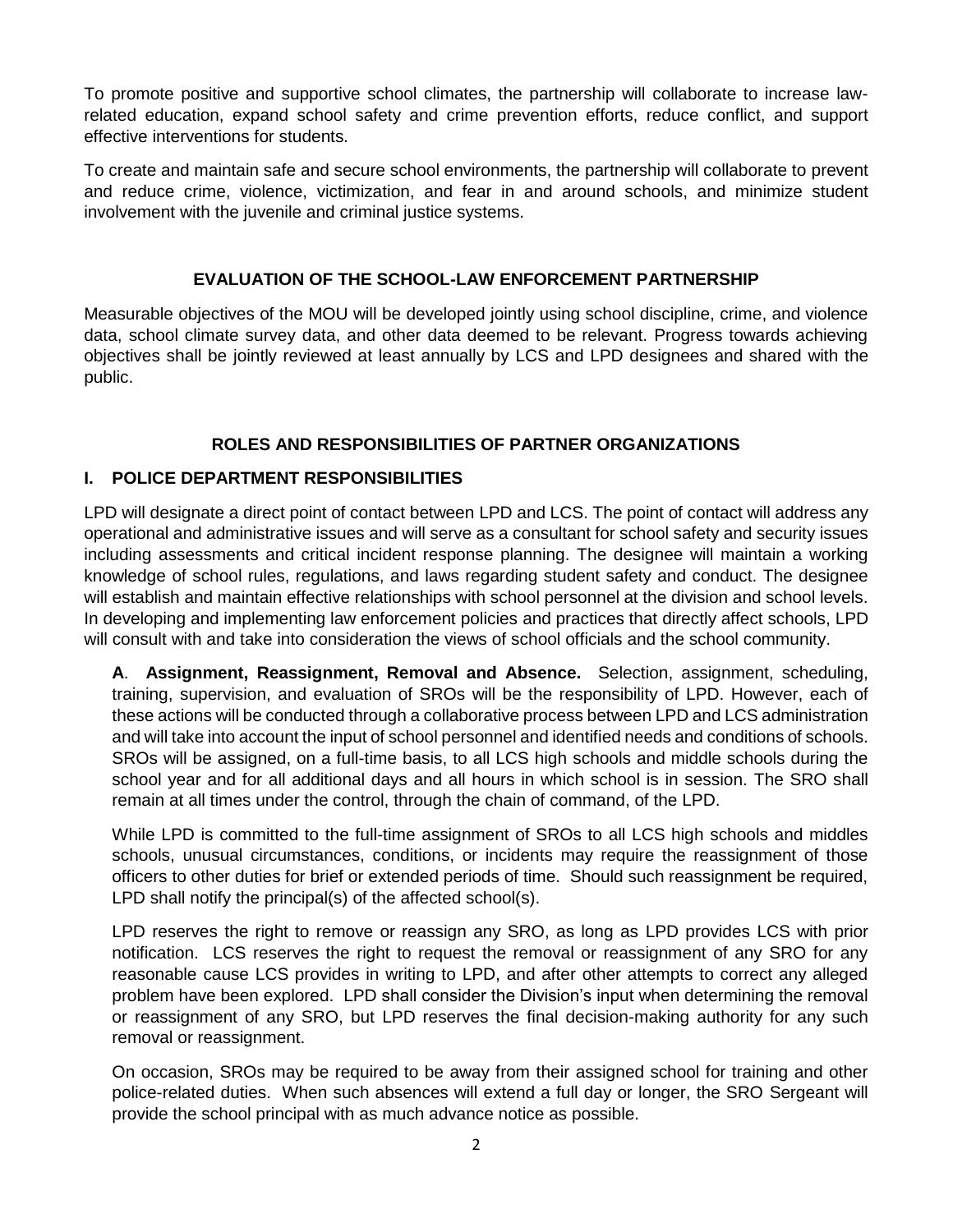**B**. **Salary.** LCS agrees to pay the annual salary and benefits for the two high school's SROs, and \$50,000.00 per year, for the three middle schools' SROs. Payment to the City of Lynchburg by LCS will be on a quarterly basis, or as otherwise agreed to by the City of Lynchburg Finance Department and LCS. If an officer is reassigned for any period longer than one day from required duties at an LCS high school, no charge for salary and benefits will be made to LCS for the time period the officer is reassigned. LCS is bound to make such payments only to the extent it receives sufficient appropriations for this purpose and to satisfy its obligations hereunder.

**C**. **Supervision and Performance Evaluations, Employment Relationship and Training**. LPD shall provide for the employment, equipment, supervision, and evaluation of SROs. Performance levels of SROs will be evaluated by a variety of sources including School Administration officials, who will provide a supplemental evaluation form. However, the primary performance evaluation and related performance records will be conducted and maintained by LPD and the City of Lynchburg.

SROs remain employees of LPD while operating under this MOU, and are not deemed employees or agents of the Lynchburg City School Board (the School Board). SROs shall be supervised, evaluated, and serve LCS under the direction of the Chief of Police for the City of Lynchburg and the Department's chain-of-command established by LPD policy. SROs operating under this MOU will at no time have their employee rights abridged as a result of serving as SROs, and will remain governed by the policies and procedures established by LPD and the City of Lynchburg.

LPD shall provide any training required of SROs by applicable Virginia law. LPD will also offer SROs additional training, as funding allows, that will increase their effectiveness under this MOU. Such training may include but not be limited to child and adolescent development and psychology; ageappropriate responses; cultural competence; restorative justice techniques; the needs of and accommodations for students with disabilities; implicit bias, de-escalation, anti-bullying, conflict resolution; trauma-informed practices; and practices proven to improve school climate. LPD will ensure the SRO receives relevant training prior to or within 60 days of assignment in a school and ongoing joint training with school administrators. The training should be aligned with the MOU and Department of Criminal Justice Services (DCJS) curriculum and in consultation with LCS.

**D**. **Liability and Insurance.** In the event that any claims or lawsuits are filed against any party to the MOU or against the individual employees of any party to this MOU for acts performed pursuant to this MOU, each party will be responsible for providing legal representation for itself and its employees. Each party to this MOU hereby waives all claims against the other parties for compensation and for any loss, damages, injury, or death occurring as a consequence of the performance of this MOU.

The City of Lynchburg shall maintain all appropriate liability insurance coverage for the SROs, including Workers' Compensation. The City of Lynchburg is self-insured and any claims or lawsuits filed against the City or its employees for acts performed pursuant to this Agreement shall be covered under the City's self-insurance program.

## **II. SCHOOL DIVISION/BUILDING RESPONSIBILITIES**

LCS will designate a primary division-level point of contact to implement the partnership and to maintain ongoing communications with LPD. It is the responsibility of school administrators to facilitate effective communication between the SRO and school staff and to support the goals of the partnership.

LCS will handle discipline within the school disciplinary process without involving SROs. LCS policies, administrative guidance, training, and ongoing oversight will clearly communicate that school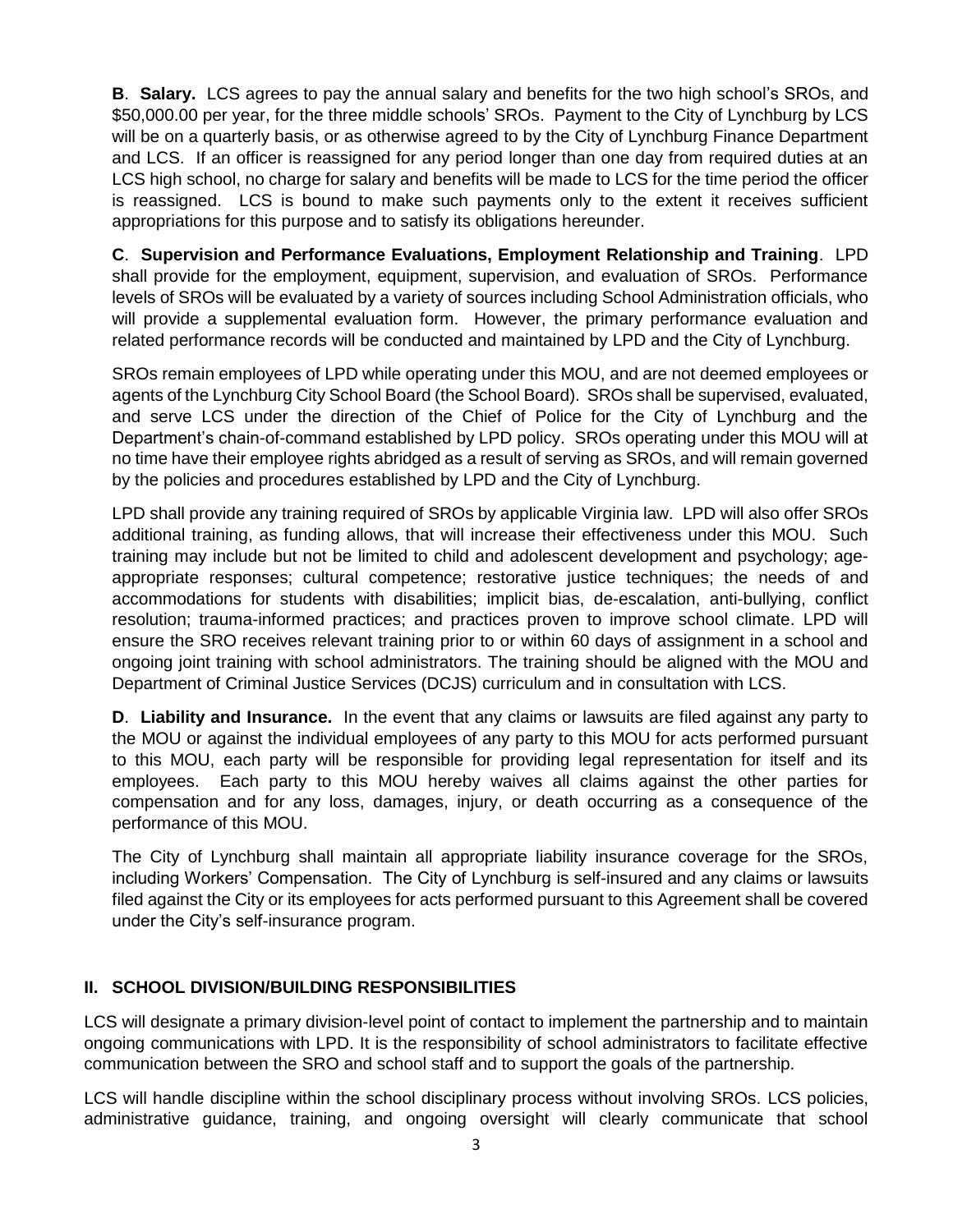administrators and teachers are responsible for school discipline and that law enforcement is not to be involved with disciplinary action.

LCS is responsible for communicating the goals and role of the SRO to all school administration, staff, and students.

**A**. **Work Area.** Each LCS school will provide a work area for the SRO that is equipped with a telephone and a computer. The work area should allow for private and confidential meetings between SROs, LCS staff, parents, and students.

**B**. **Training.** The school division shall provide in-service training to the SROs to support their ability to accomplish their respective duties and responsibilities under this MOU. Such training will include a review of the MOU and the School Board's student discipline policies, and the SROs' role and responsibilities under the MOU and those policies, and as well as the Division's responsibilities under the Family Educational Rights and Privacy Act (FERPA), 20 U.S.C. §1232g, and how the FERPA affects the SRO's operations under the MOU. LCS will ensure that school administrators with an assigned SRO will receive relevant training prior to or within 60 days of the SRO's assignment in a school and ongoing joint training with SROs. The training should be aligned with the MOU and DCJS curriculum and in consultation with LPD.

**C**. **Effort to Minimize Law Enforcement Interventions.** LCS administrators and employees shall make every effort to handle routine student discipline (violations of the code of student conduct) within the school without involving the SRO in a law enforcement capacity, unless necessary for the safe operation of the school or as required by law.

**D**. **LPD Investigations.** LCS will cooperate with LPD-initiated investigations and activities without hindering or interfering with LPD's or the SRO's official duties.

**E**. **Feedback Regarding the SRO Program.** LCS shall provide feedback to LPD for the evaluation and improvement of the SRO program.

**F**. **Duty to Report.** LCS administration shall report violations of law as required by applicable Virginia law.

## **III. SCHOOL PRINCIPAL RESPONSIBILITIES**

Consistent with Virginia Standards of Accreditation (2000), Section 8 VAC 20-131-210, "the school administrator is recognized as the instructional leader of the school and is responsible for effective school management that promotes positive student achievement, a safe and secure environment in which to teach and learn, and efficient use of resources." (Section A). "The school administrator also ensures that the school division's student code of conduct is enforced and seeks to maintain a safe and secure school environment. " (Section B.2) Additionally, consistent with Section 8 VAC 20-131-260.C.3., the school administration ensures "a written procedure, in accordance with guidelines established by the local board, for responding to violent, disruptive or illegal activities by students on school property or during a schoolsponsored activity." School administrators should review the MOU with SROs and establish schoolspecific operational and communications procedures to support the goals of the MOU.

The principal of each school shall ensure that a weekly meeting with the SRO is conducted, in order to maintain open lines of communication. The principal will not delegate this meeting to other administrative staff on a regular basis.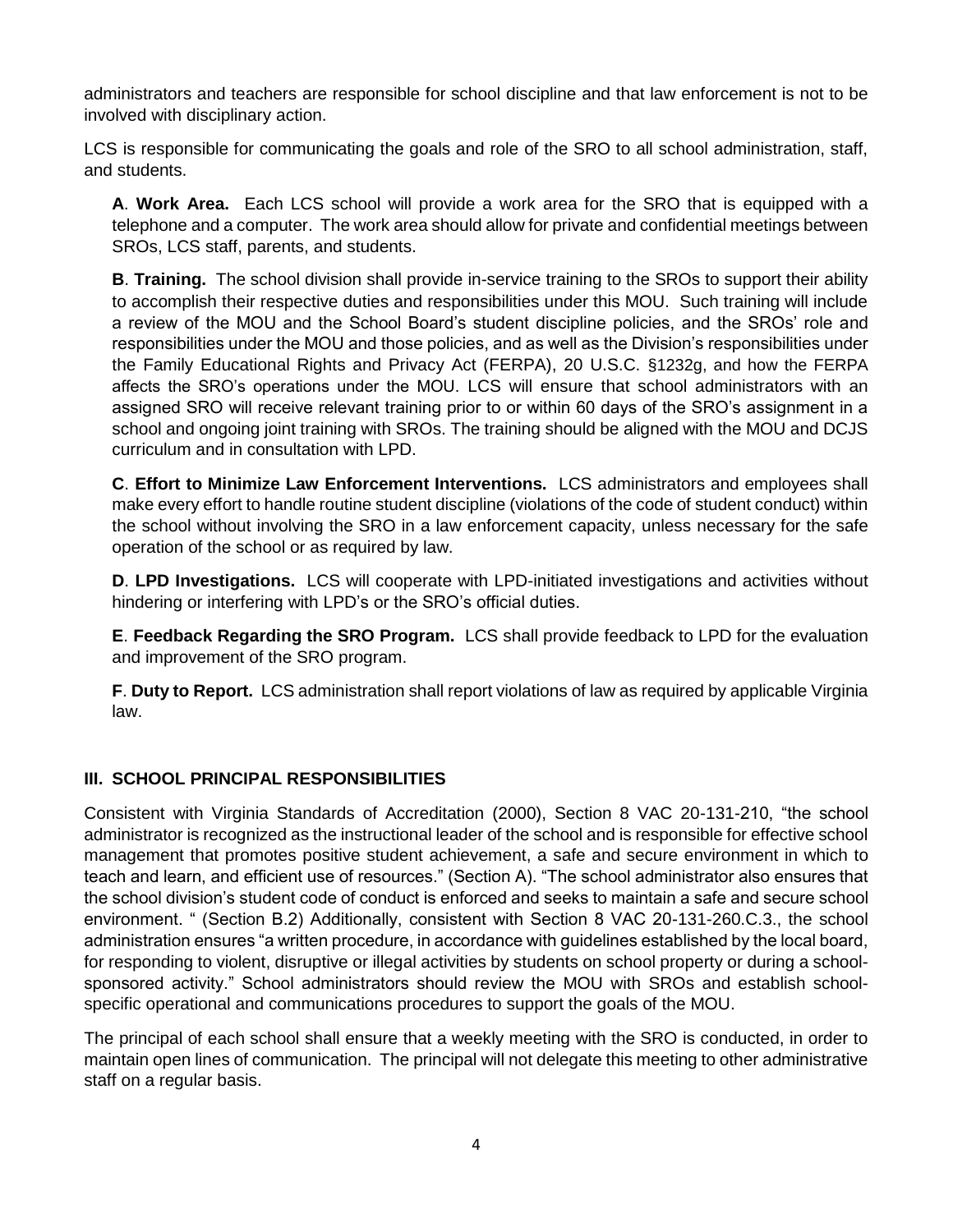Unless mandated to report student misconduct under Virginia law, the principal may use their discretion in notifying the SRO if they believe that an incident of alleged student misconduct is a violation of the law, and the SRO will determine whether law enforcement actions are appropriate, as set forth below. The SRO should not be engaged in routine classroom management, and whenever possible should use alternatives to arrest for students' minor offenses that can be appropriately addressed through the school's discipline system and/or mental health services. If an immediate police response is necessary (i.e. recovered drugs, weapons or other evidence or immediate police assistance is needed) and the SRO is not available, the principal will request police service by calling 911. If an immediate police response is not necessary, the principal may hold the information until that school's assigned SRO returns.

#### **IV. SCHOOL RESOURCE OFFICER RESPONSIBILITIES**

**A. Overview of Responsibilities.** The primary mission of SROs under this MOU is to promote a safe school environment that is conducive to learning. SROs will be considered active members of their assigned schools. The SROs will strive to act as a positive role model for LCS students and provide a positive impression of police in a non-confrontational setting, while serving as a visible deterrent to crime.

SROs shall differentiate between school disciplinary issues and criminal activity and respond accordingly as set forth herein; assist school administration in de-escalating school-based incidents; and be familiar with and support the school administration's implementation of a discipline policy that emphasizes restorative approaches to address behaviors. As a general practice, unless there is a clear and imminent threat to safety, requests from school staff for SRO or other law enforcement assistance are to be channeled through a school administrator.

Additionally, SROs should assist school administrators in developing school crisis, emergency management, and response plans. They will work with administrators in problem-solving to prevent crime and promote safety in the school environment. SROs are expected to collaborate with school administrators and other school personnel to support positive school climates that focus on resolving conflicts, reducing student engagement with the juvenile and criminal justice systems, and diverting youth from courts when possible.

**B. Role in Student Disciplinary Matters.** School administrators and teachers are responsible for school discipline. Although SROs are expected to be familiar with the school division code of student conduct, the rules of individual schools, and their application in day-to-day practice, SROs should not be involved with the enforcement of school rules or disciplinary infractions that are not violations of law. Consequences of student misconduct should be effective, developmentally appropriate, and fair. Interventions and school sanctions should help students learn from their mistakes and address root causes of misconduct. School administrators will consider alternatives to suspensions and law enforcement officials will consider alternatives to referrals to juvenile court services and arrests for student violations of law. The MOU shall operate in a manner to ensure children with disabilities receive appropriate behavioral interventions and supports.

SROs will become and remain familiar with the School Board Policy relating to students, particularly the Student Code of Conduct. SROs should not handle a student's possible violation of School Board Policy as a violation of the law, but instead refer the student to the principal for action. If the SRO has any question related to the enforcement of School Board Policy versus laws within the schools, they should discuss it with the principal. At no time should the SRO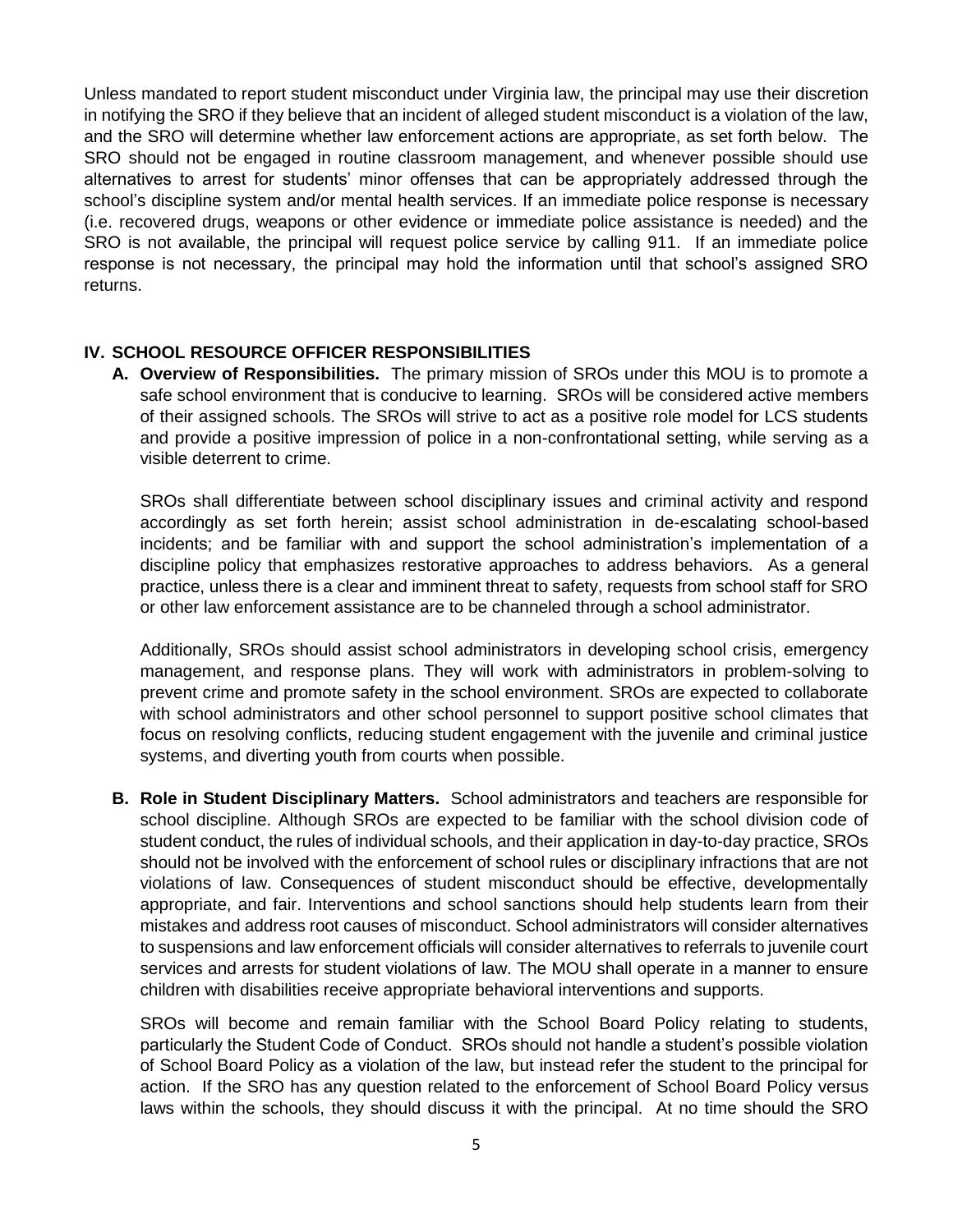recommend or make decisions about student discipline or otherwise involve himself/herself directly or indirectly in disciplining a student. The SROs will also not discuss matters of student discipline with parents/guardians; all such questions will be referred to a school administrator.

When requested to intervene by school personnel in a matter involving student alleged misconduct, the SRO may decline to intervene, if the SRO determines that the situation does not present a significant risk of harm or safety concern, and is more appropriately handled by school administration.

- **C**. **Administrative Hearings.** SROs shall not attend student discipline, suspension, and/or expulsion hearings, unless requested to do so by the principal or their designee in order to maintain safety and order, or because the SRO was a witness to the conduct giving rise to the proposed discipline. If requested by the principal, SROs will be prepared to provide testimony on any actions they took and/or conduct that they personally witnessed. SROs shall also make available any physical evidence related to the hearing. SROs shall make information contained within official documents, police reports, or other incident-related records held by the Lynchburg Police Department available to the school or expulsion hearing officer, within the scope permitted by applicable Virginia law.
- **D**. **Response to Student Violations of Law.** It is the intention of LPD and LCS to minimize the use of law enforcement interventions where possible, to situations in which a violation of law has occurred or the safety of the school is at risk. SROs should work with school administrators in problem-solving to prevent crime and promote safety in the school environment. SROs should also collaborate with school personnel to reduce student engagement with the juvenile justice systems and divert students from the courts when appropriate.

If an SRO observes a student violating the law or is notified by a principal regarding an incident of alleged student misconduct that the principal suspects is a violation of the law, the SRO shall use their discretion in determining whether law enforcement actions are appropriate. In making this determination, the SRO will consider such factors as the age of the student in question, the circumstances surrounding the alleged misconduct, whether the misconduct would be more appropriately handled through the LCS disciplinary process, mental health services, or the criminal justice system, and the SRO's primary mission under the MOU.

- **E**. **Teaching.** SROs will, upon request by the applicable principal, become involved in the school's curriculum, by providing instruction to LCS students that will enhance their understanding of local and state law enforcement practices, changes in relevant laws, crime trends, crime prevention, school safety strategies, crisis response procedures, and the police philosophy and mission. SROs may also deliver law-related education with students using lessons/curricula approved in advance by the SRO Supervisor. In all cases, responding to incidents or conducting investigations will take precedence over delivery of presentations. SROs will, whenever possible, include the Virginia Rules curriculum as part of their instruction.
- **F**. **Informal Mentoring.** Students often seek approval, direction, and guidance from adults in the school setting about various problems. Through formal and informal interaction with students, SROs serve as informal mentors and role models. SROs are expected to communicate clearly to students about acceptable and unacceptable behavior, to set a positive example in handling stressful situations and resolving conflicts, to show respect and consideration of others, and to express high expectations for student behavior. Students who may need additional assistance shall be referred to a school-based resource.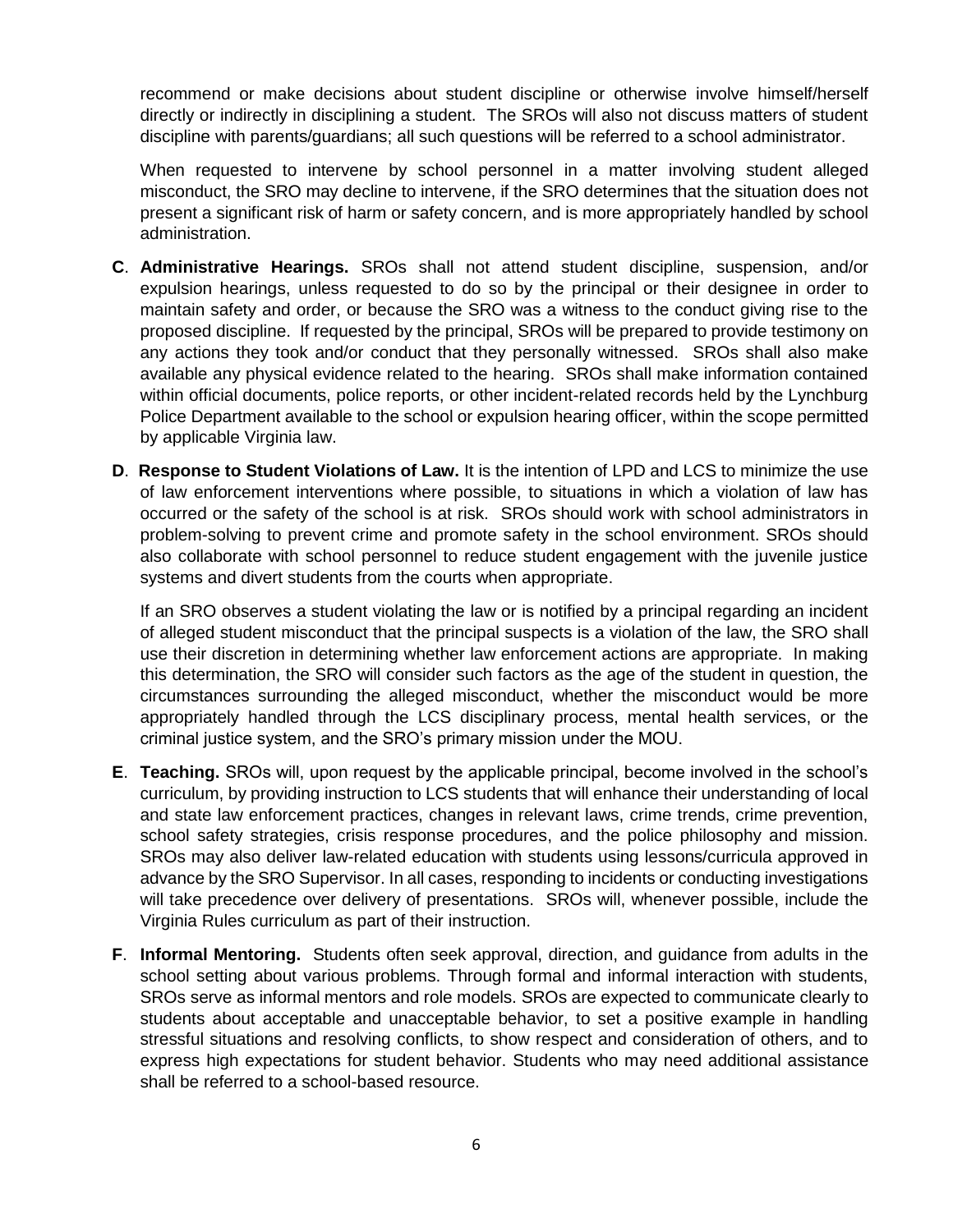- **G**. **Training and Crime Prevention Assistance.** SRO shall be responsible for assisting in providing training for the school division administration and the school building administration and staff in law enforcement and related areas. SROs will disseminate crime trend information, crime prevention information, and city and state code update information as a means to assist the school staff in effectively providing a safe school environment.
- **H**. **Visibility.** SROs should be visible in and around the school, particularly during the beginning and end of the day and during lunch periods, whenever possible. The SROs shall wear class "B" uniforms (standard police uniform) while on duty in the schools, unless otherwise authorized.
- **I**. **Traffic Control.** If requested to do so by LCS administration, SROs will assist with traffic control for the safe and efficient afternoon dismissal of school buses on school property. The decision to direct traffic on a city street adjacent to school property will be at the sole discretion of the SRO.
- **J**. **Responsibility for Calls for Law Enforcement Services.** The SROs assume primary responsibility in handling all calls to law enforcement for service from the school and coordinating the response of other police resources to the school with school principals.
- **K. Threat Assessment.** Threat assessments shall be conducted in accordance with local school board policies adopted as required by §22.1-79.4., Code of Virginia and consistent with model procedures and guidelines published by the Virginia Department of Criminal Justice Services.

SROs may serve as members of threat assessment teams and assist in monitoring of subject students as well as determining the need, if any, for law enforcement action.

- **L**. **School Safety Audit and Crisis Management Plan.** School safety audits will be conducted annually as required by law to assess school safety conditions in schools. The SROs will assist in the completion of the annual School Safety Audit and Crisis Management Plan. Plans will also be reviewed by appropriate Lynchburg Police Department command staff members.
- **M**. **Assistance with Governmental Reviews and Investigations.** If requested by LCS administration, SROs will assist the division in its response to any review or investigation conducted by any governmental agency or entity, including, but not limited to, any inquiry made by the Office of Civil Rights, the Virginia Department of Education, and/or the United States Department of Education, if such review or investigation is in any way related to the services provided by SROs under this MOU.

## **COMMUNICATION**

Good communications and a collaborative relationship between the SRO and the school principal and their staff at the school to which the SRO is assigned, as well as between LCS administration and the SRO Sergeant and LPD administration are critical to the development of a cooperative, proactive, problem-solving relationship, and to the development of the SRO's understanding of the culture of the school to which they are assigned.

To promote and foster the development of good communications and a collaborative relationship, the following meeting will take place:

 SROs and their school principals will meet weekly, preferably at a pre-set time, for the purpose of exchanging information regarding any criminal activity/investigation, problem areas, persons or groups, or school and/or the community, as well as other areas of interest or concern. A record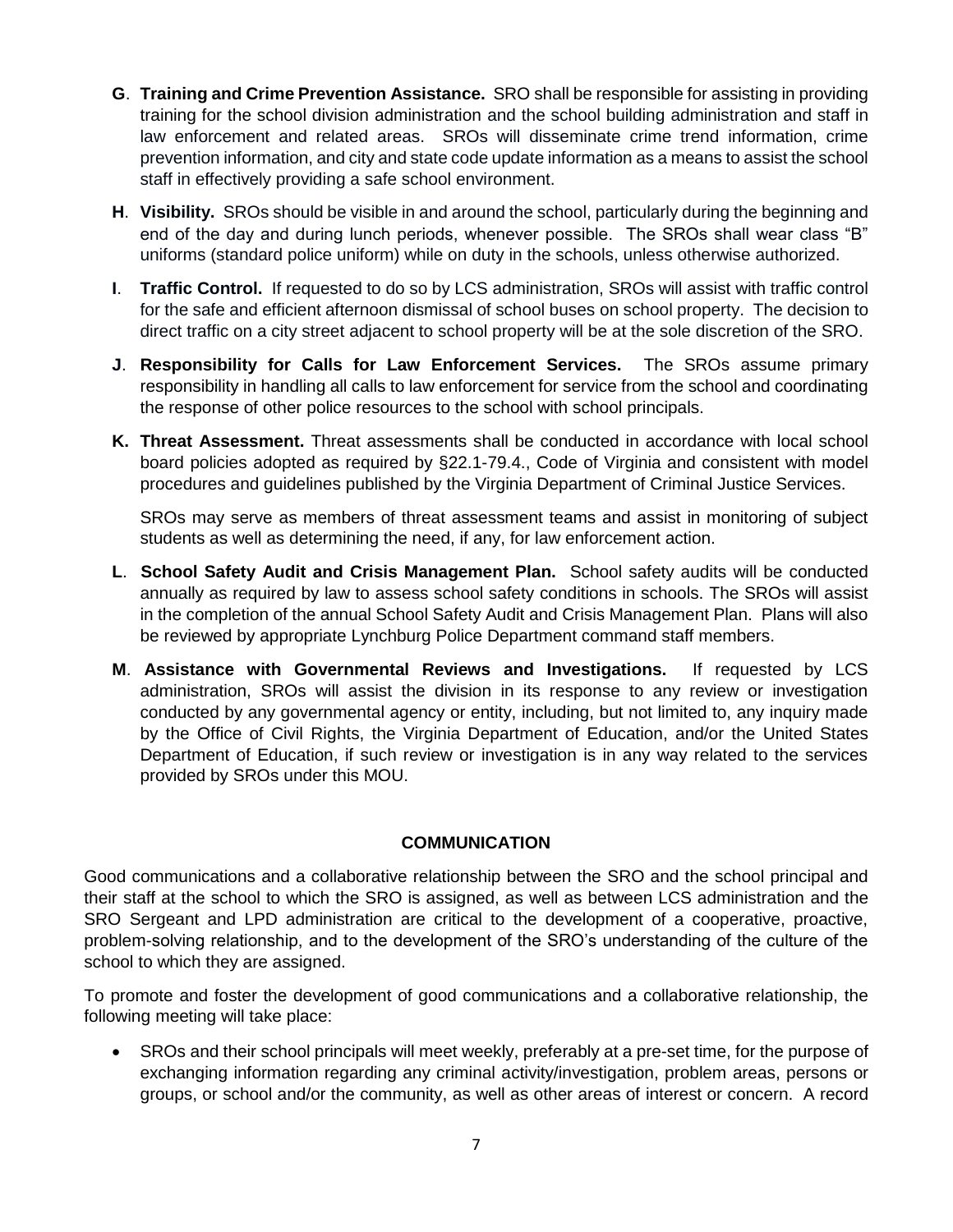of these weekly dates will be kept and submitted to the Chief of Police and the Division superintendent on a quarterly basis.

- The SRO Sergeant will meet weekly with each SRO to ensure that open lines of communication are in place between the SROs and the school division, and to keep abreast of ongoing SRO activities and programs.
- The SRO Sergeant will meet with each school principal, as necessary, to review ongoing SRO activities and programs and to address any issues of concern.
- The SRO Sergeant will meet at least once each school year with the Division superintendent (or designee) and the principals of schools to which SROs are assigned. The purpose of this meeting will be to evaluate the SRO program, the performance of assigned officers, and to address any areas of concern.
- The Chief of Police and the division superintendent shall meet at least once, annually, to ensure that the purposes of this MOU are being achieved and to discuss its continuing implementation.

#### **STUDENT INFORMATION SHARING**

The release of student records is governed by the Family Educational Rights and Privacy Act (FERPA), 20 U.S.C. §1232g. "School officials" may access and disclose student records only as authorized by FERPA.

- **A. Consent access.** An SRO or other law enforcement officer may have access to a student's education records with written consent of the student's parent or of the student if the student is age 18 or older.
- **B. SRO access.** For purposes of access to student records, SROs are considered "school officials" and may be provided student information as needed to carry out their duties related to the school environment. SROs may have access to directory information for all students in the school division. SROs may have access to information on students in their assigned schools that include directory information and additional items needed to carry out their duties, such as class schedules, as approved by the school administrator.
- **C**. **Special Needs.** Where appropriate and legally permissible, LCS shall notify SROs of any student who has a disability and/or an Individualized Education Plan (IEP) who is involved in a schoolbased infraction and may require special treatment or accommodations, in order to assist the SRO in recognizing and accommodating behaviors that may be manifestations of the student's disability.
- **D. Health and Safety Emergency Exception**. LCS may release information from Student Education Records to police officials, including SROs, without permission or consent in connection with an emergency, if the knowledge of such information is necessary to protect the health or safety of a student or other persons and there is an articulable and significant threat to the health or safety of a student or other individuals, considering the totality of the circumstances.

SROs seeking access to records under the health and safety emergency exception, should contact the student's principal and present sufficient information for the principal to make a determination that a health and safety emergency exists under the requirements of FERPA. If student information is disclosed under this exception, the principal must document in the student's file a description of the articulable and significant threat that formed the basis for the disclosure and the parties to whom the information was disclosed.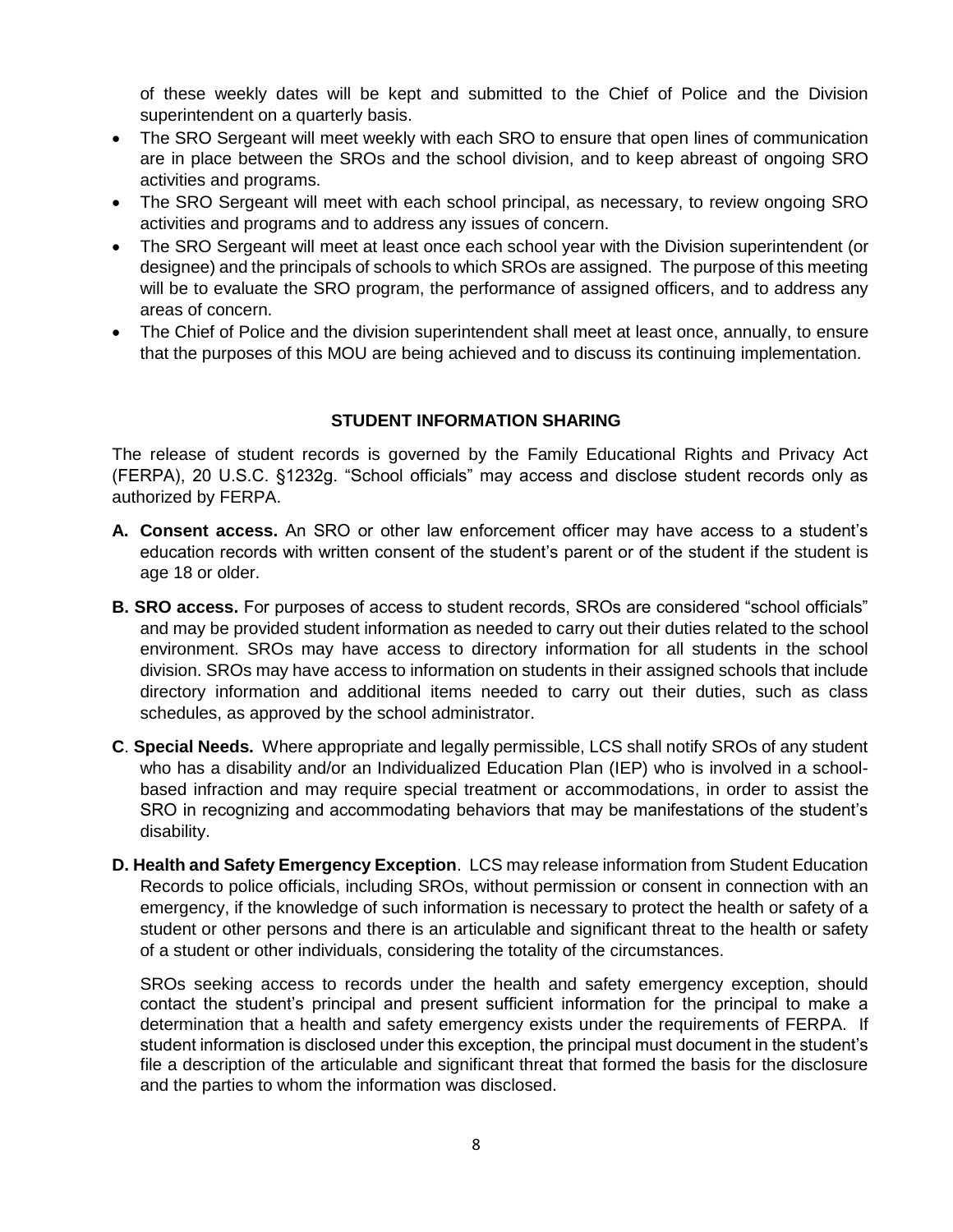**E. Release of Information by SROs.** In order to maintain a safe school environment, SROs will share information with the school principal regarding students' involvement in criminal activity in and around the school. SROs may disclose only law enforcement records created and maintained by the SRO for the purpose of ensuring the physical safety and security of people and property in schools and/or enforcement of laws. SROs shall make official documents, police reports, or other records held by the Lynchburg Police Department available to the school or its staff, within the scope permitted by applicable Virginia law. This shall be limited to information that directly relates and contributes to the safety of the school environment. Because law enforcement records are not student records, they are not subject to the disclosure restrictions of FERPA.

The Chief of Police, or designee, shall comply with the reporting requirements of Virginia Code §22.1-279.3:1(B) and report to the principal, or his designee, and the division superintendent, all offenses committed by students specified in §22.1-279.3:1.

**F. Crime Reporting**. Pursuant to §22.1-279.3:1.B, Code of Virginia, law enforcement agencies are required to notify a division superintendent, a principal, or a designee when a student in their school commits certain offenses that would be a felony if committed by an adult and the release status of the student. Division superintendents who receive such reports are required to report the information to the principal of the school in which the student is enrolled. As a general practice, SROs should notify the principal as soon as practical of any significant law enforcement events occurring at or in association with the school (e.g., at a school bus stop or off-campus activity, during or outside school hours) whether or not the offense would be a felony if committed by an adult.

Pursuant to §22.1-279.3:1.D, Code of Virginia, certain types of criminal activity that come to the attention of the principal or school staff shall be reported immediately to the LPD/SRO as specified in LCS policy. No SRO or school administrator shall be required to file delinquency charges. After such notification is made to LPD/SRO. Schools and SROs shall be encouraged to deal with school-based offenses through graduated sanctions or educational programming before a delinquency charge is filed with the juvenile court, when appropriate.

#### **INVESTIGATION AND QUESTIONING**

In order to promote a safe school environment, SROs have the authority to question students who may have information about criminal activity. As sworn law enforcement officers, SROs have the authority to stop, question, interview, and take law enforcement action involving students (and other persons present on school property) without the prior authorization of their principal or contacting parents/guardians, when necessary and where consistent with applicable constitutional law. However, any investigation and questioning of students or faculty/staff during school hours or at school events should be limited to situations where the investigation is related to suspected criminal activity related to school activities. Investigations and questioning of students for offenses not related to the operation of or occurring at the school may only occur in limited situations, where delay might result in danger to any person, flight from the jurisdiction by a person suspected of a crime, destruction of evidence, or based on the seriousness of the crime.

The interviewing of students – whether suspects, victims, or witnesses – should be conducted privately in an office setting. SROs will take steps to ensure minimal intrusion into the educational experience of students being questioned in the school setting. Such investigation/questioning of students or faculty/staff during school hours or at school events should be done in conjunction with the principal or an administrative team member. The SROs will also take steps to ensure minimal intrusion into the educational experience of the students being questioned in the school setting. In addition, and consistent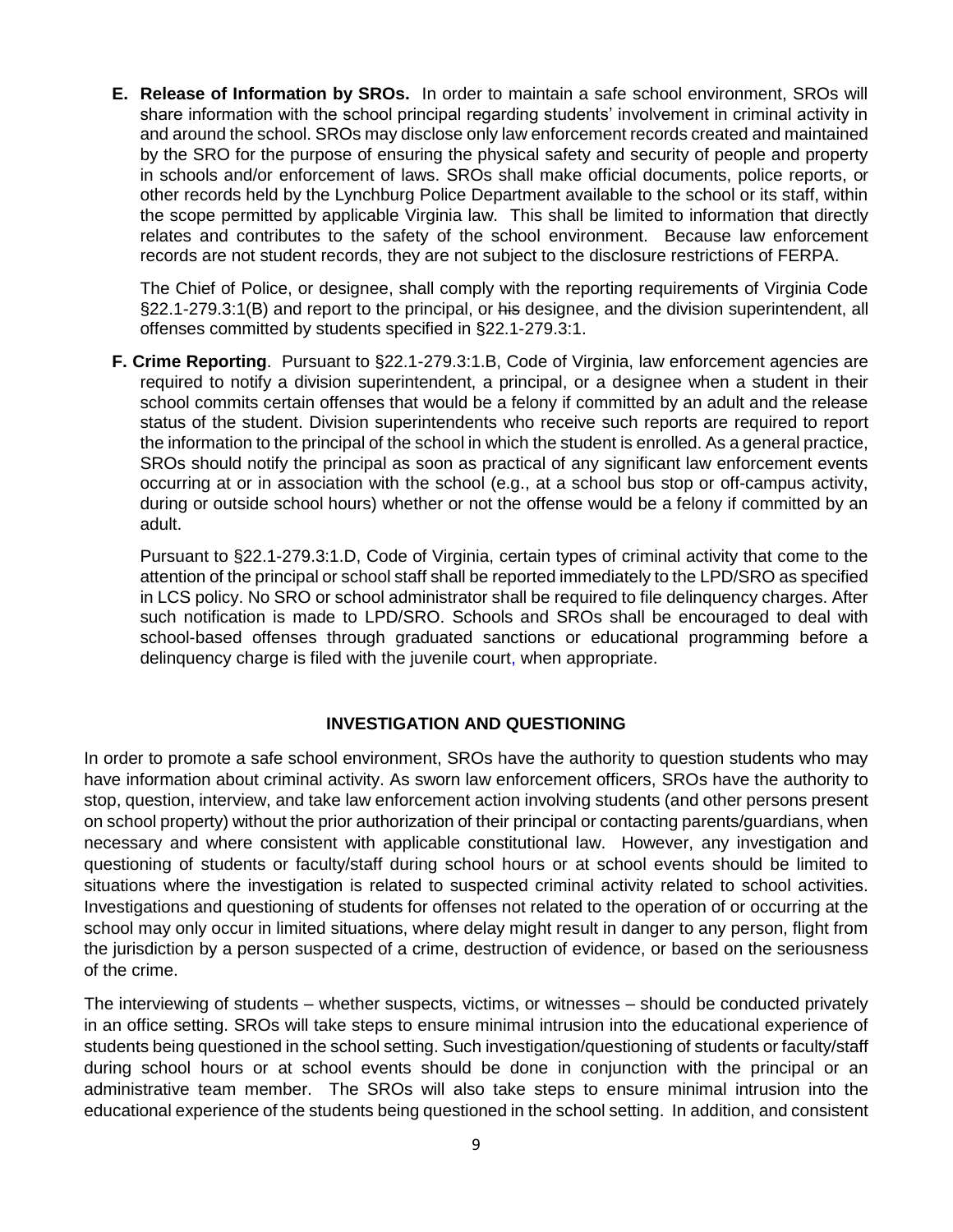with School Board policy, reasonable efforts shall be made to notify the parents or guardians of the student(s) being interviewed by telephone or in person before any such interview occurs. Notwithstanding this provision, the Parties understand that law enforcement officers may take legal actions that they deem necessary in accordance with City, State and Federal law, as well as LPD policies and procedures.

Recognizing that a reasonable child subjected to police questioning will sometimes feel pressured to submit when a reasonable adult would feel free to go, as a general rule, the student should not be arrested or placed in custody during the initial interview or interrogation, unless necessary for safety reasons and/or to carry out lawful police objectives. The student will be informed generally of the purpose of the investigation, warned against self-incrimination in a developmentally appropriate manner, and given an opportunity to present informally their knowledge of the facts. If the student wishes to remain silent, to contact their parents/guardians or an attorney, or to end the interview, the questioning should cease and the student's request should be granted unless detaining the student is lawful and reasonable under the circumstances.

SROs or other sworn law enforcement officers are responsible to lead the investigation and questioning of students related to suspected violations of criminal law. SROs shall not be included in questioning students about student code of conduct violations that do not involve any criminal activity or risk of harm to self or others. School administrators are responsible for the questioning of students about violations of the code of conduct.

#### **SEARCHES**

All searches shall be conducted in accordance with federal and state laws, and applicable LCS and LPD policies and guidelines, including the principles embodied in this memorandum of understanding.

**A. School Administrator Searches.** School officials may conduct searches of student's property and person under their jurisdiction when reasonable suspicion exists that the search will reveal evidence that the student has violated or is violating either the law or the rules of the school. The standard for search by a school official is reasonable suspicion.

SROs shall not become involved in administrative (school-related) searches unless specifically requested by the school official to provide security and/or protection, or for handling contraband, and as permitted by applicable law. At no time shall SROs request that an administrative search be conducted for law enforcement purposes or have the administrator act as their agent. This shall not preclude the SROs from providing school officials with the information they have received regarding students or staff of the school.

**B. SRO Searches.** Any search initiated by SROs or other law enforcement officer shall be based upon probable cause and, when required, a search warrant should be obtained. All searches should be reasonable in scope. All searches should occur outside the presence of students and school staff, with the exception of school administrators, unless there is a clear and immediate threat to physical safety.

#### **USE OF PHYSICAL RESTRAINT**

An SRO should not be involved in the physical restraint of a student unless there is imminent danger of serious physical harm to self or others, or the SRO is affecting a lawful police objective such as, but not limited to, an arrest. As sworn law enforcement officers, SROs may intervene to deescalate situations.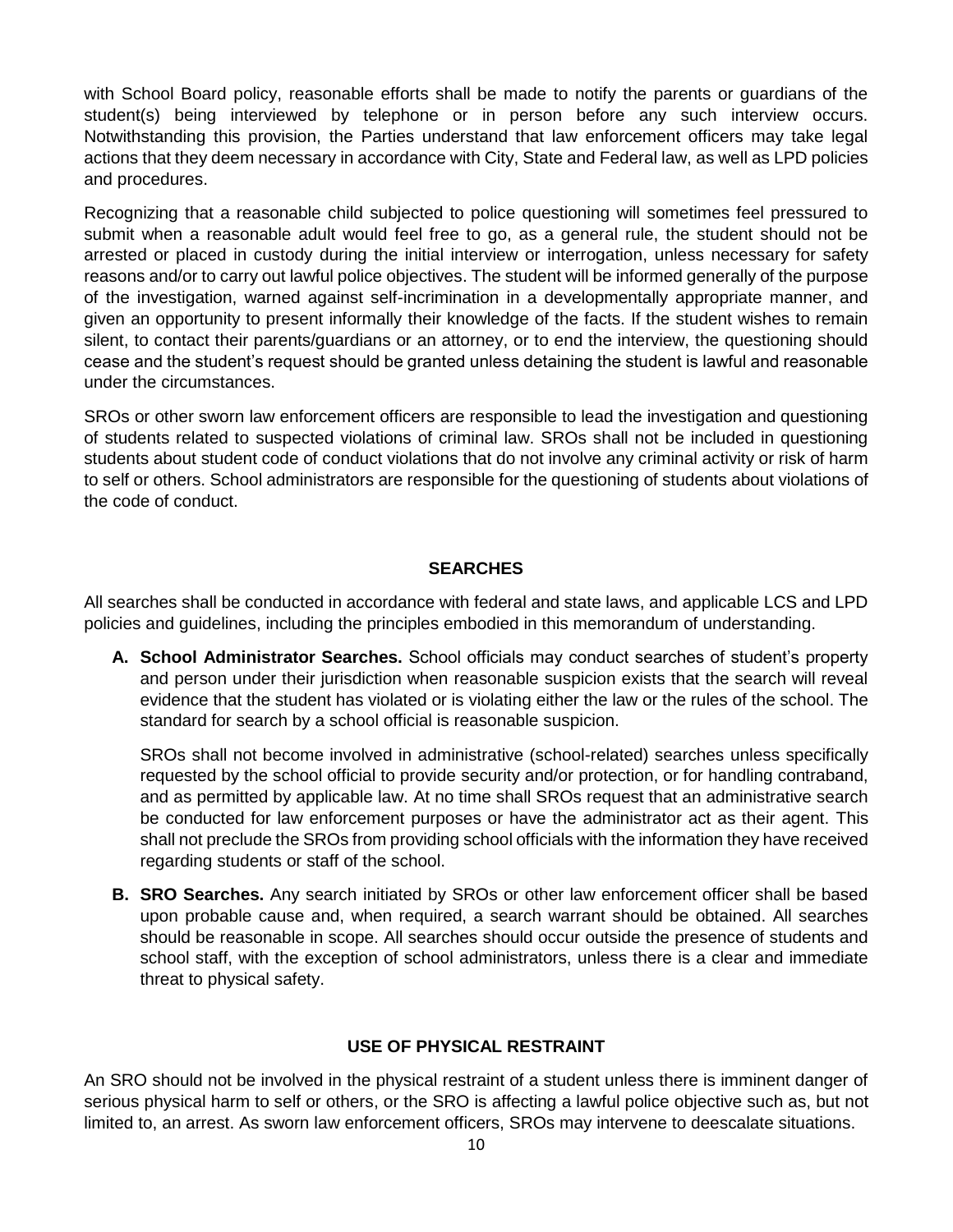Physical intervention by SROs is undertaken in accordance with policies and operational procedures of the LPD. If an SRO is involved in the use of restraint or physical intervention, the action must be reported to the school principal and the SRO's supervisor and the rationale for the action must be fully documented.

SROs should be aware of the LCS and Virginia Board of Education's policies and guidelines on seclusion and restraint and will attend training offered by the local school system on their use of seclusion and restraint by school employees. SROs, however, must continue to operate by LPD policies and state law regarding physical intervention and use of force.

Additionally, LCS and LPD/SRO will coordinate to ensure that reasonable effort is made to inform the parents on the day of the incident.

### **CRIMINAL ENFORCEMENT PROCEDURES AND ARRESTS**

- **A**. **Interventions when Risk of Harm Exists.** SROs do not have the primary responsibility of removing students from classrooms; the removal of students is the responsibility of the teacher. However, if the SRO determines a student poses a threat to themselves and/or others, the SRO, in their discretion, may take appropriate actions as necessary to perform their lawful duties and ensure the safety of students, staff and themselves, including, but not limited to, removing a student from the classroom. SROs may accompany school administrators to classes, if requested by the administrators, when the probability for violence exists.
- **B**. **Alternatives to Prosecution.** While prosecution of an LCS student may be the necessary consequence of the activities outlined in this MOU, counseling, deferment and/or school administration action may be used as an alternative to prosecution in those instances in which such approaches appear to be the best solution and are permissible under applicable law, as determined by the principal and/or SRO acting in their respective capacities.
- **C**. **Support of Administrative Process.** While any criminal investigation or arrest that occurs on school property will take precedence, to the extent possible, the SRO will cooperate and assist with the division's efforts to address the accompanying school policy violation and investigation or other action to be taken by school officials.
- **D**. **Procedures for and Limitations on Criminal Enforcement.** The following procedures will be adhered to when criminal enforcement action in the school becomes necessary:
	- 1. The SRO will notify the principal as soon as practical of any significant criminal enforcement action (to include arrest) in the school or related to the school. Any such notification shall be made within a reasonable time, not to exceed any mandates established by applicable law.
	- 2. Students under 13 years of age will not be arrested during school operation unless the arrest situation is related to illegal possession or use of weapons, illegal drug use or distribution, or threat of harm to any person. Whenever practical, arrests of a student or staff member should be accomplished outside of school hours in order to not disrupt the educational process or school setting. When practical, arrests that must occur during school hours or on school grounds should be coordinated through the school administrator to minimize potential disruption. In addition to any required notification of parents/guardians by the SRO taking a student into custody, school administrators or their designees are also responsible for an additional notification to parents/guardians upon a school-based arrest of their child.